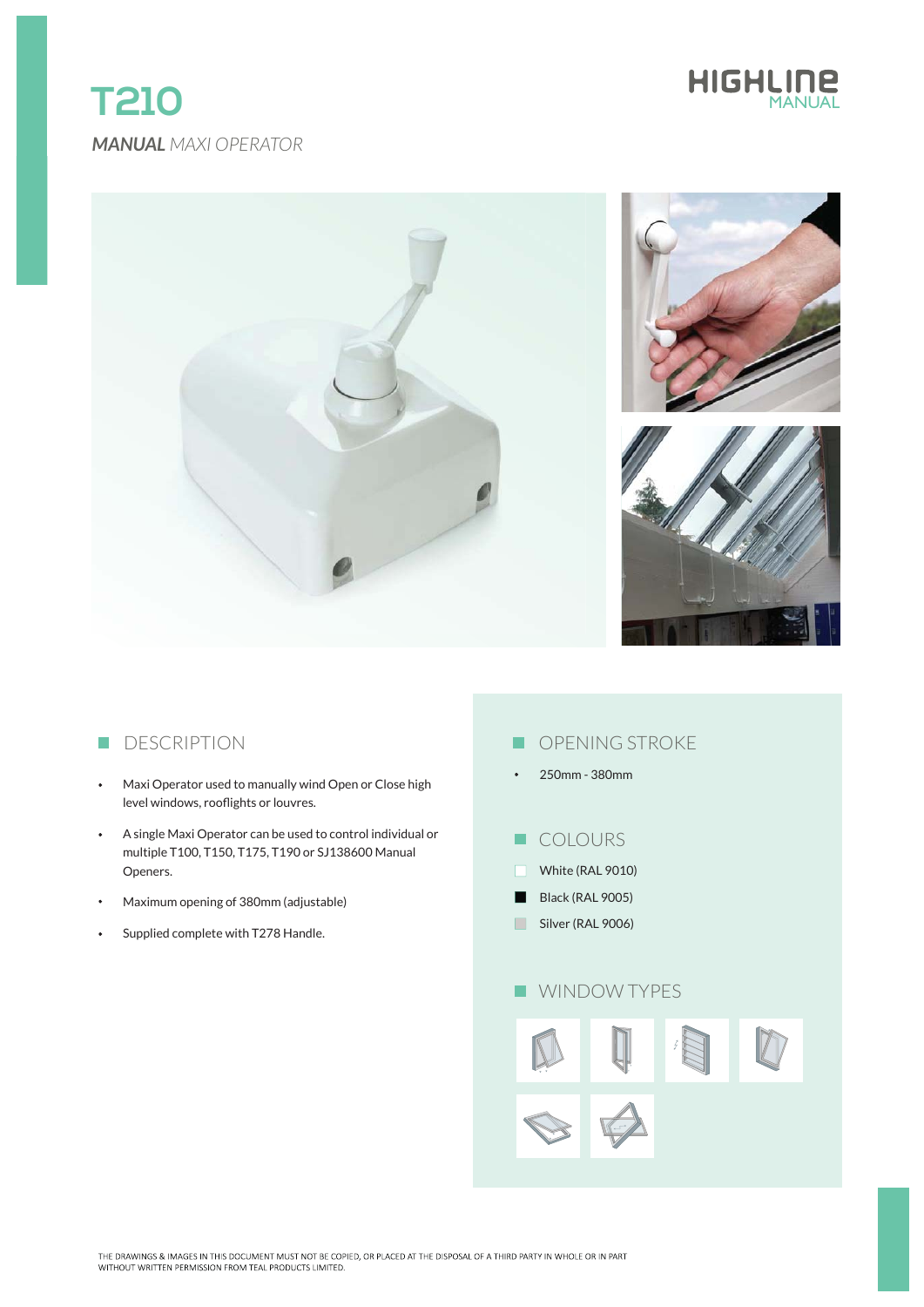# TECHNICAL DATA

| <b>CODE</b>          | <b>STROKE</b> | <b>COLOUR</b>          | <b>OPENER</b>                |
|----------------------|---------------|------------------------|------------------------------|
| T210NTR              | 250-380mm     | BLACK (RAL 9005)       | T100/T150/T175/T190/SJ138600 |
| T <sub>210</sub> NTG | 250-380mm     | <b>GREY (RAL 9006)</b> | T100/T150/T175/T190/SJ138600 |
| T <sub>210</sub> NTW | 250-380mm     | WHITE (RAL 9010)       | T100/T150/T175/T190/SJ138600 |

### $\mathcal{L}_{\mathcal{A}}$ ACCESSORIES

| <b>CODE</b>    | <b>DESCRIPTION</b>        |
|----------------|---------------------------|
| T210FIXINGKIT* | Fixing Kit*               |
| T278B*         | Replacement Handle Black* |
| T278G*         | Replacement Handle Grey*  |
| T278W*         | Replacement Handle White* |
| <b>T270W</b>   | Large Grip Handle White   |
| T700           | Spring Stop               |

\*Supplied complete with T210 as standard.

## **DIMENSIONS**



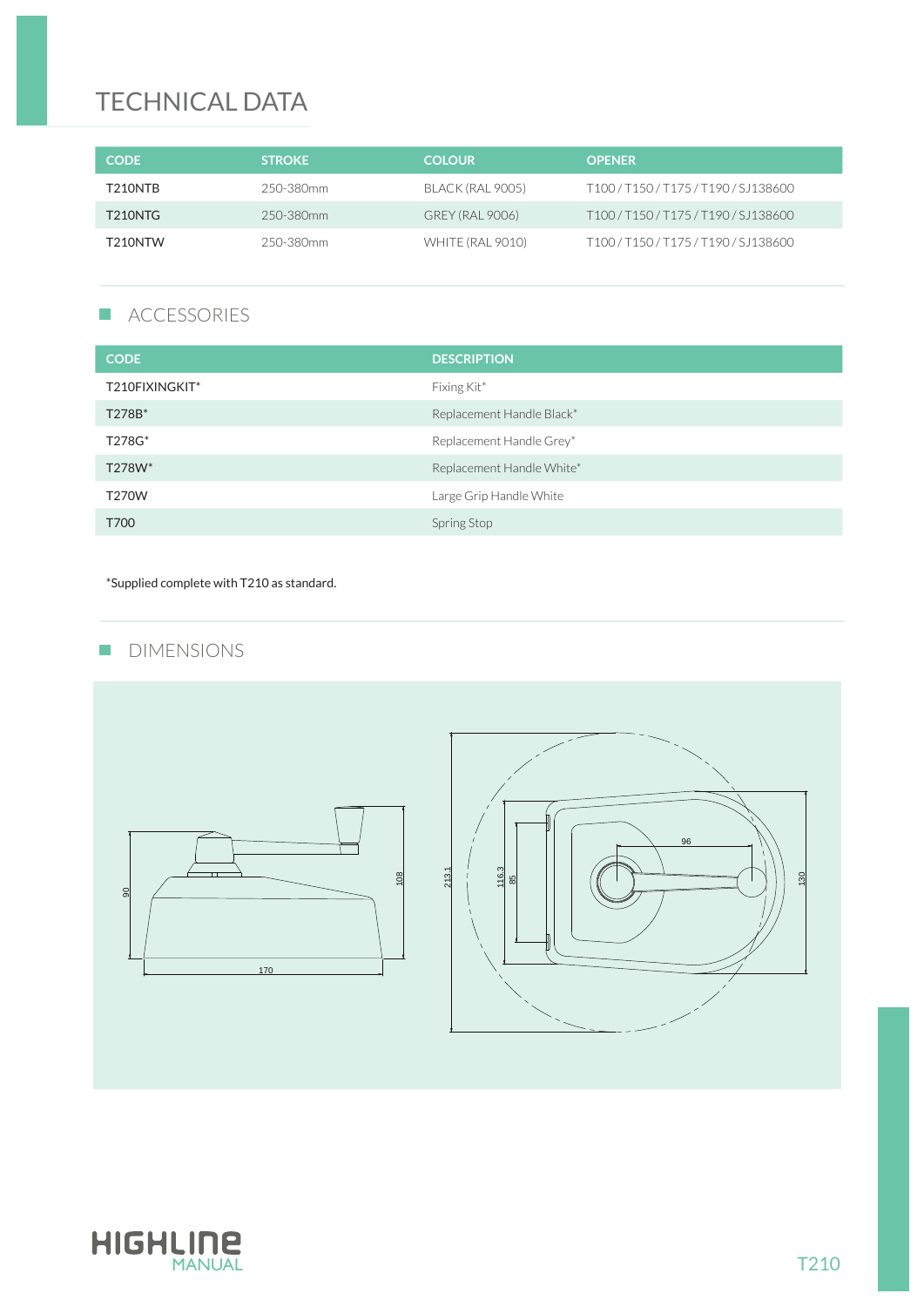# **TECHNICAL DATA**

# HIGHLINE

#### DESCRIPTION ■ NO. OPENERS PER VENT F.

- Minimum window height for full 250mm opening of T100 Chain Opener = 500mm
- Minimum window height for full 380mm opening of T150 Chain Opener = 900mm
- Chain Openers fitted on windows lesss than recommended height must have opening restricted to 30% of the vent height using the T700 Spring Stop or T720 Brass Stop to shorten the cable run. Use only T200, T210, T260 or T300 Operator with the T150 Chain Opener (380mm).
- For safety reasons we recommend fitting side support stays to all bottom-hung, open-in windows. For bottom-hung applications you must fit the T850 fixing kit.

### MAXIMUM CONTROL RUN п

| <b>OPERATOR</b>  | <b>MAXIMUM CONTROL RUN</b> |
|------------------|----------------------------|
| T <sub>200</sub> | 30 Metres                  |
| T <sub>210</sub> | 30 Metres                  |
| T <sub>250</sub> | 18 Metres                  |
| T <sub>260</sub> | 18 Metres                  |
| T300             | 18 Metres                  |

### SPENT TRAVEL CONDUIT  $\overline{\phantom{a}}$

To allow for the forward/backward movement of the inner cable a length of "spent travel" conduit must be fitted at either end of the control panel i.e. past the last Opener and below the operator (except the T250 & T260 Midi Operators which have an integral "spent travel" tube).

| <b>SPENT TRAVEL</b> |
|---------------------|
| 2500 <sub>mm</sub>  |
| 300 <sub>mm</sub>   |
| 450 <sub>mm</sub>   |
|                     |



### TYPE OF OPERATOR  $\Box$



### "Load" = No. Openers + No. Bends in Conduit

The above figures are based on a single bend in the conduit path. For each additional bend deduct 1 metre from the 'Vented Length' total.

The figures used in these charts are based on windows with 4mm double glazed units fitted to butt hinges or free pivots, not friction stays. Please refer to our sales team fo advice if friction stays are fitted.